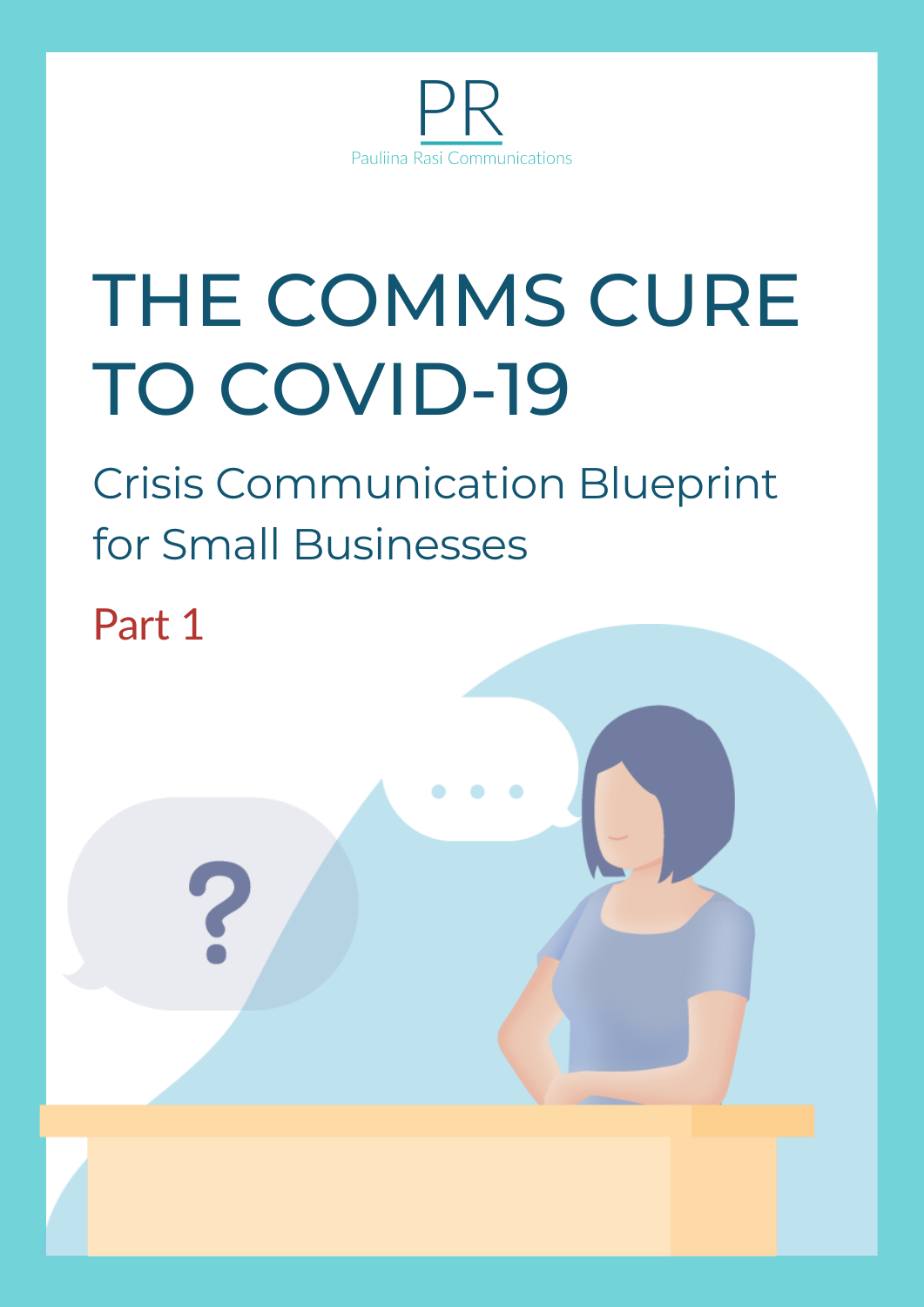

# 3+1 TIPS TO KEEP IN MIND WHEN COMMUNICATING AMID COVID-19

This is the tipsheet for the first part of "The Comms Cure to Covid-19". It helps you navigate your communications during this uncertain time.

To keep your audience posted at times when the information keeps changing rapidly, follow these four tips:



### KEEP YOUR REGULAR ROUTINE OR STAY AS CLOSE TO IT AS YOU CAN  $\begin{bmatrix} 1 & k \in \mathbb{R} \\ k \in \mathbb{R} \end{bmatrix}$

Do your best to still show up regularly on your platforms and keep your followers informed. Is your business closing for a while or still running but with limited hours? How do the official guidelines from the government affect your business?



### TELL PEOPLE WHEN YOU WILL HAVE MORE INFORMATION  $2$  TELL PE

Many decisions will depend on official announcements that are released anytime, so while you still don't know for sure, it is alright to let your team and clients know. Inform them when they will hear back from you

### $3$  LET PE LET PEOPLE KNOW HOW THEY CAN GET IN TOUCH WITH YOU

Let your audience know that your customer service is still available and that you can be contacted through your preferred channels. If you need to dial down business hours or even manpower, then also inform them of possible delays or longer time to respond than usual.